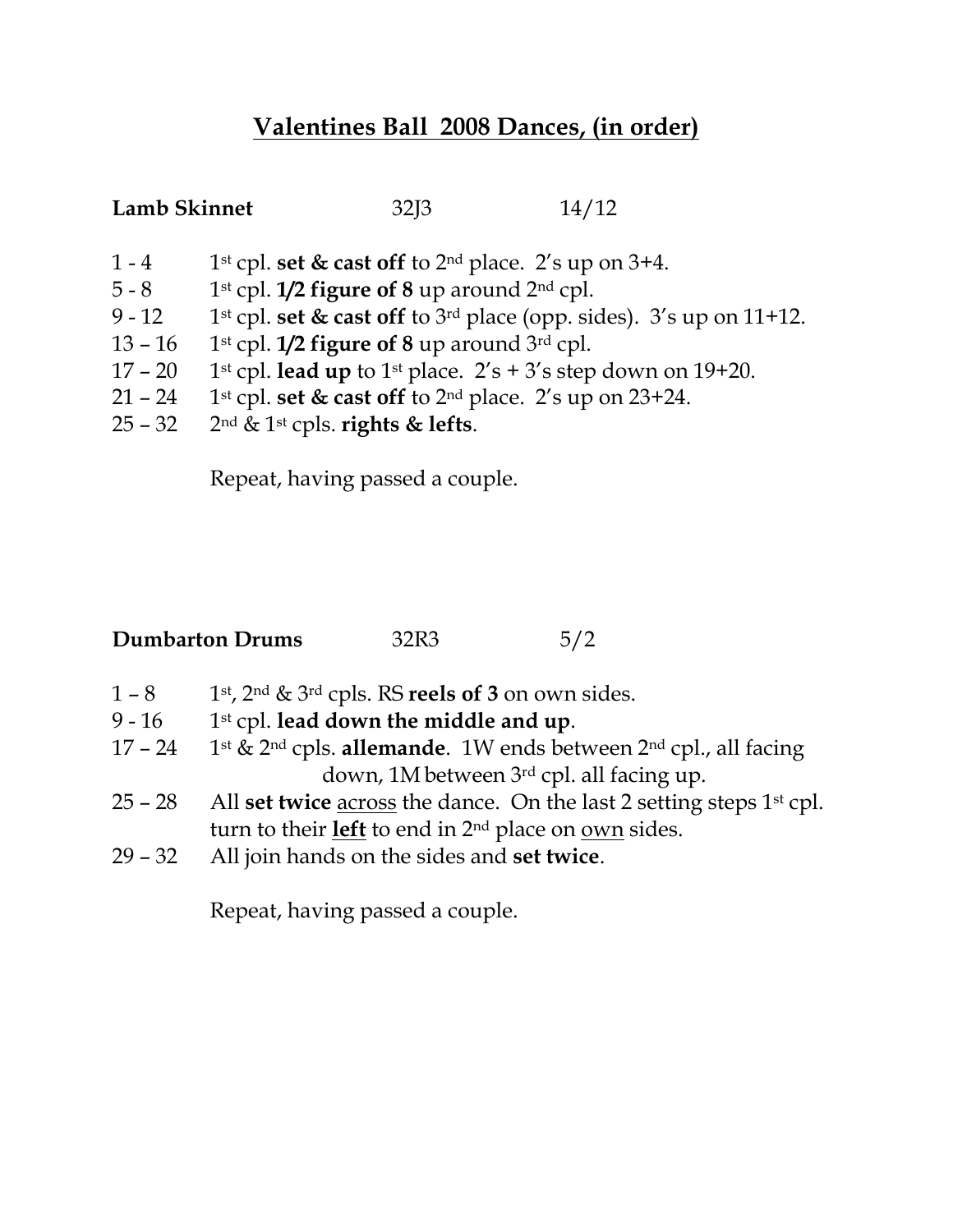| Sugar Candie | 32S <sub>3</sub> | 26/9 |
|--------------|------------------|------|
|              |                  |      |

- 1 4 1st cpl. set & cast off one place. 2's up on  $3+4$ .
- 5 8 1st cpl. pass LS, cast around 1st corners (passing them by the right) & curve into the middle, ending back to back, 1M facing down, 1W facing up.
- 9 12 1W with 2's, 1M with 3's, dance three hands round. On bar 12, 1<sup>st</sup> cpl. pull RS back to finish facing each other in the middle.
- 13 16 1st cpl. set & turn both hands to end facing 1st corners.
- 17 24 Turn corner, partner, corner, partner (on bar 24, 1M face down & 1W face up)
- 25 30 LS reels of three on the sides with corners
- $31 32$  1st cpl. cross RH to 2<sup>nd</sup> place.

Repeat, having passed a couple.

| Quarries' Jig | 32 <sub>13</sub> | 36/3 |
|---------------|------------------|------|
|               |                  |      |

- 1 4 1st cpl. set  $\&$  cast off one place.
- $5 8$  1st cpl. dance round their 1st crns. passing them by the left, ending in 2nd place on opp. sides.
- 9 16 LS reels of 3 across the set, 1M with 2's & 1W with 3's.  $1\frac{1}{\text{s}}$  turn  $1/2$  way LH on 15+16 to end facing 1<sup>st</sup> corners.
- 17 18 Centre dancers & 1st crns. change places RH, while  $2<sup>nd</sup>$  crns. set.
- 19 20 1<sup>st</sup> crns (in centre) **turn**  $1/2$  way LH while others **chase** clockwise to the next corner position.
- 21 24 Repeat bars 17-20 from these progressed positions.
- 25 28 Repeat bars 17-20 from these progressed positions, except on 27+ 28, 1's in the middle, turn LH to  $2<sup>nd</sup>$  place, opp. sides.
- 29 30 All set on the sides
- $31 32$  1st cpl. cross RH to own sides.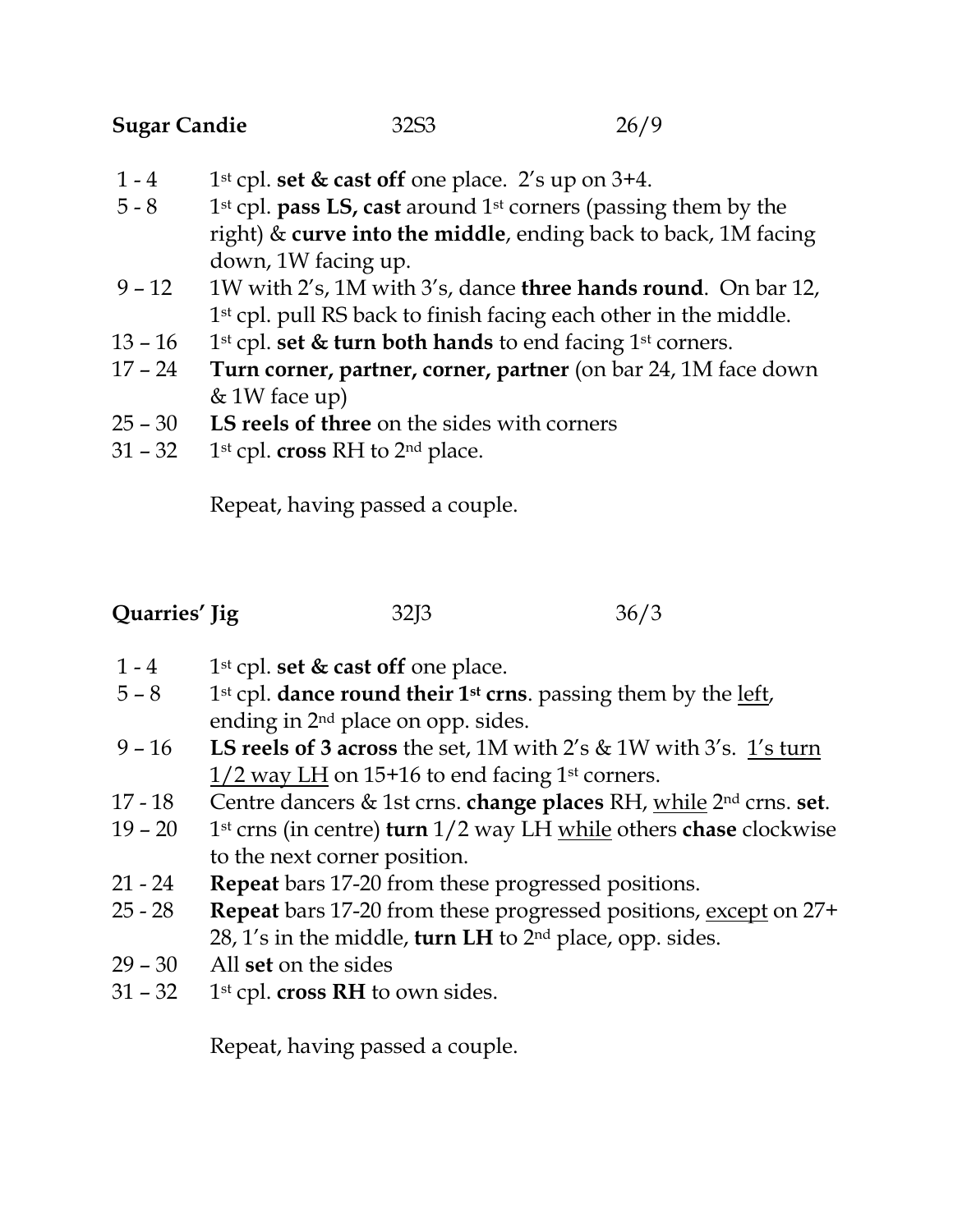- 1 4 1st  $\&$  2<sup>nd</sup> cpls. 4 hands once round
- 5 8 1st cpl. set & cast off. 2's up on 7+8.<br>9 16 1st & 3<sup>rd</sup> cpls. 4 hands across & back
- 1<sup>st</sup> &  $3<sup>rd</sup>$  cpls. 4 hands across & back. 1<sup>st</sup> cpl. end facing 1<sup>st</sup> crns.
- 17 24  $1$ <sup>st</sup> cpl. set to and turn corners.
- 25 30 Reels of 3 with corners 1<sup>st</sup> cpl. give  $\underline{LS}$  to 1<sup>st</sup> corners.
- $31 32$  1st cpl. cross RH.

Repeat, having passed a couple.

| The Gentleman | 32S <sub>3</sub> | 35/5 |
|---------------|------------------|------|
|               |                  |      |

- $1 2$  1<sup>st</sup> cpl. **turn** BH once round to end in the middle facing each other. 2nd cpl. step up.
- $3 4$  1st & 2<sup>nd</sup> cpls. set. On bar 4, 1st cpl. advance & pass, ending backto-back.
- 5 8 1st & 2<sup>nd</sup> cpls. 1/2 reels of 4 across. On bar 8, 1<sup>st</sup> cpl. join LH as they pass & end on own sides between 2<sup>nd</sup> cpl., facing down.
- $9 10$  1st cpl. dance down to end facing between the 3rd cpl.
- 11 16 1st & 3rd cpls. repeat bars  $3 8$ . 1st cpl. end facing up on own sides
- 17 20 1st cpl. LH lead up to top, cross & cast to  $2<sup>nd</sup>$  place opp. sides
- 21 24 RS 1/2 reels of 3 across.  $(1W \text{ with } 2's \& 1M \text{ with } 3's)$
- $25 32$   $2<sup>nd</sup>$  & 1<sup>st</sup> cpls. poussette.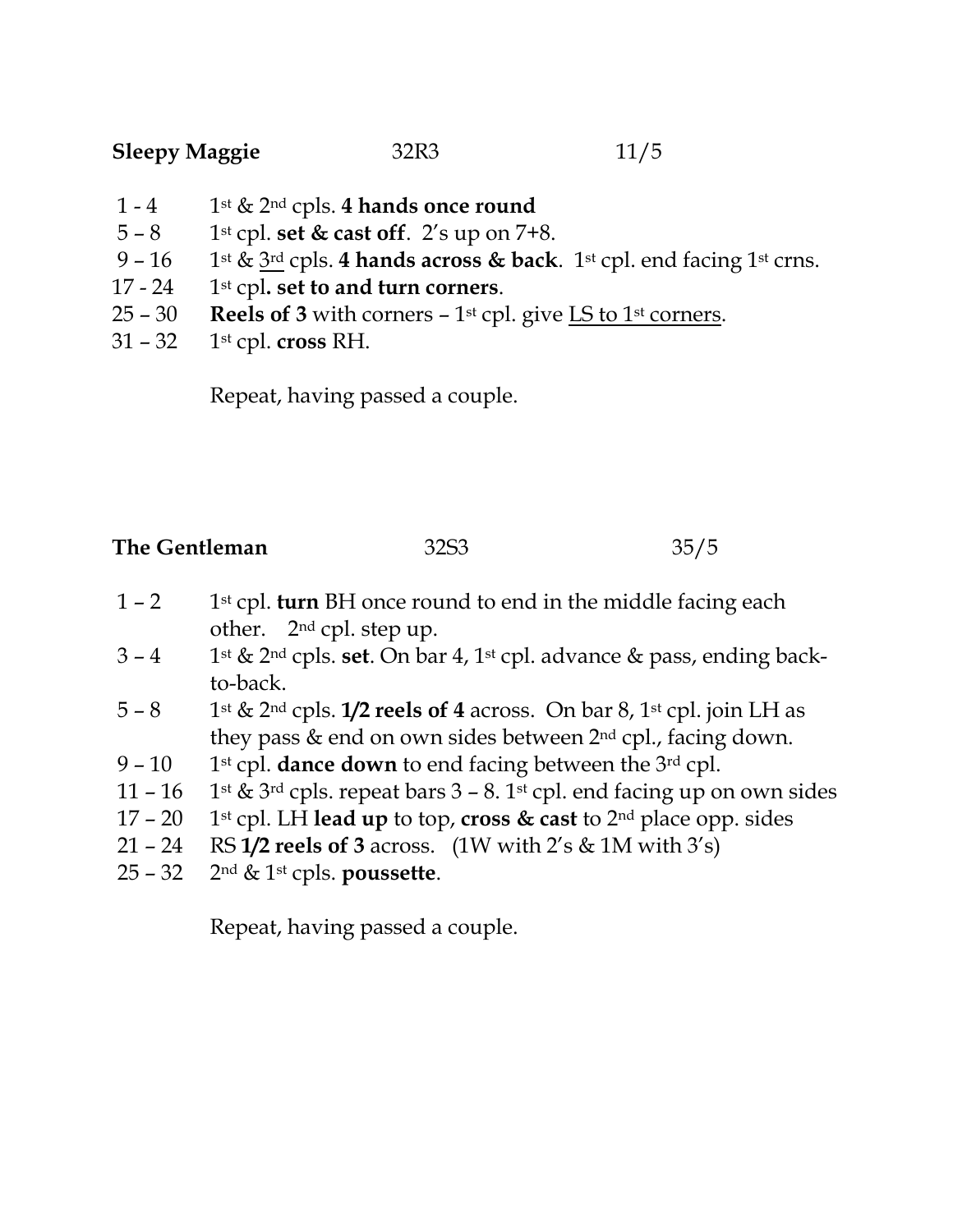Haste to the Wedding 32J2 – 3 cpl. sets 25/6

- 1 8 1st cpl.  $1/2$  turn RH, lead down the middle,  $1/2$  turn RH, & lead up to place.
- 9 16  $2<sup>nd</sup>$  cpl. repeat bars 1 8.
- 17 24 1st & 2<sup>nd</sup> cpls. set & RA 1/2 way, set & LA 1/2 way, ending ready for a poussette.
- 25 32 1st & 2<sup>nd</sup> cpls. poussette.

Repeat, having passed a couple.

## The Saltire Strathspey 32S4 45/4

- 1 4 1M & 2W and 3W & 4M turn BH one & one-half to change places
- $5 8$  All 4 men LA once round. Stay in middle & give RH to ptnr. all face anticlockwise, NH joined with ptnr.
- 9 12 All set  $&$  link to change places with ptnr.
- 13 16 All set & link with ptnr., ending on sidelines facing partner.
- 17 24 All dance reels of 4 on the sides.
- 25 28 1W & 2M and 4W & 3M turn  $\underline{BH}$  one & one-half to change places, all ending on opp. sides in order 2,1,4,3.
- 29 30 2nd & 3rd cpls. (ends) cross RH while 1<sup>st</sup> & 4<sup>th</sup> cpls. (middles) LA 1/2 way round, ending in order 2,4,1,3.
- 31 32 All set.

Repeat from new positions.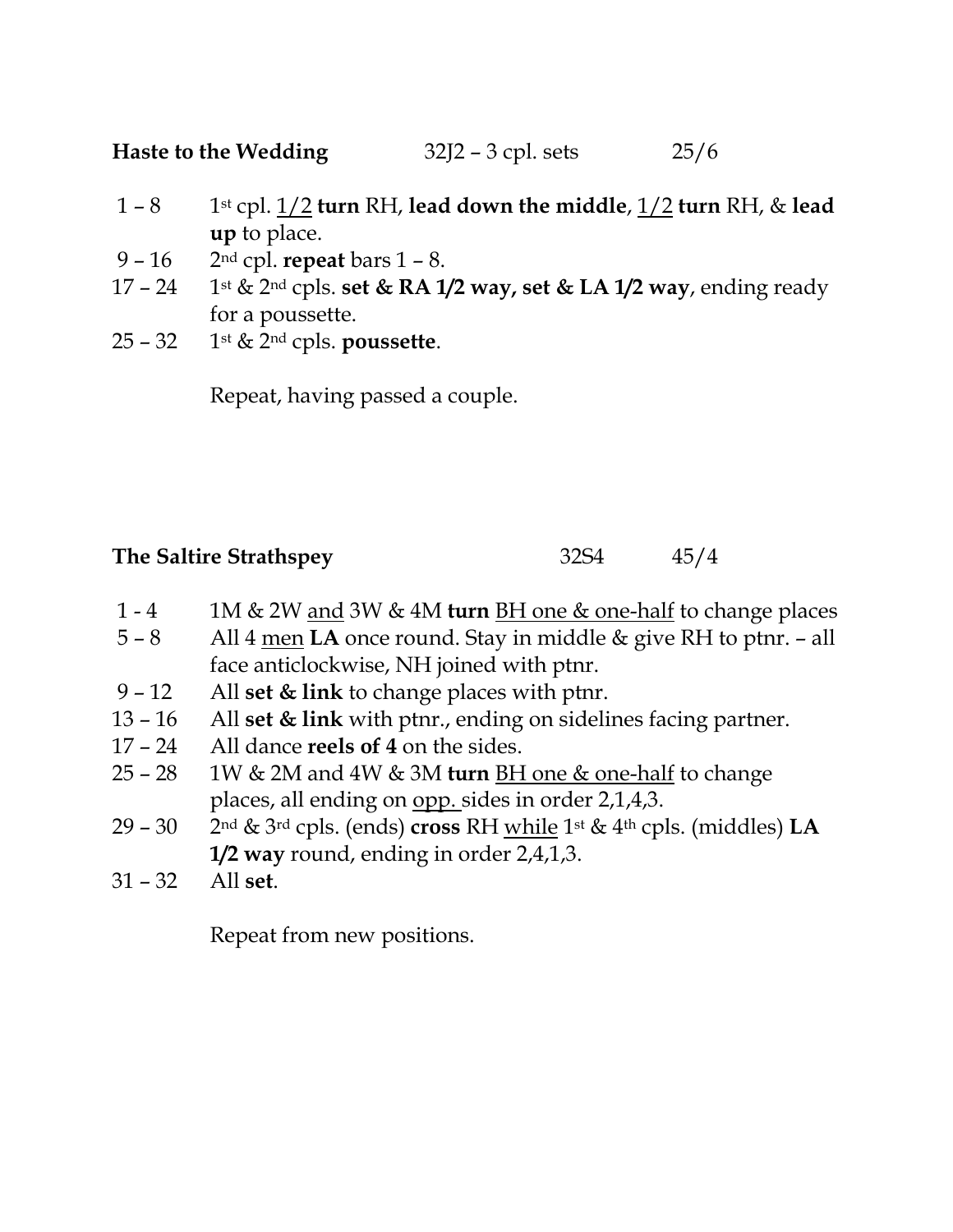## Cadgers in the Canongate 48R3 9/10

- 1 8 1W dances a **RS reel of 3** with 2M+3M, while 1M dances a RS reel of 3 with 2W+3W, 1's end in partner's place. (1W cross down thru 2M place & 1M crosses at top to begin)
- 9 16 1W dances a RS reel of 3 with 2W+3W, while 1M dances a RS reel of 3 with 2M+3M, (1M cross down thru 2M place & 1W crosses at top to begin). 1's end in centre facing 2W (1W on 1M left).
- 17 24 1<sup>st</sup> cpl. set to 2W, set moving round to face 2M, set to 2M & set back to place on sides.
- 25 32 1st & 2<sup>nd</sup> cpls. set & RA 1/2 way, set & LA 1/2 way.
- 33 36 1st cpl. cross RH, cast off one place  $(2's up on 35+36)$
- $37 40$  1<sup>st</sup> cpl. **turn LH** 1 1/2 times to own sides.
- 41 48  $2<sup>nd</sup>$  & 1<sup>st</sup> cpls. rights & lefts.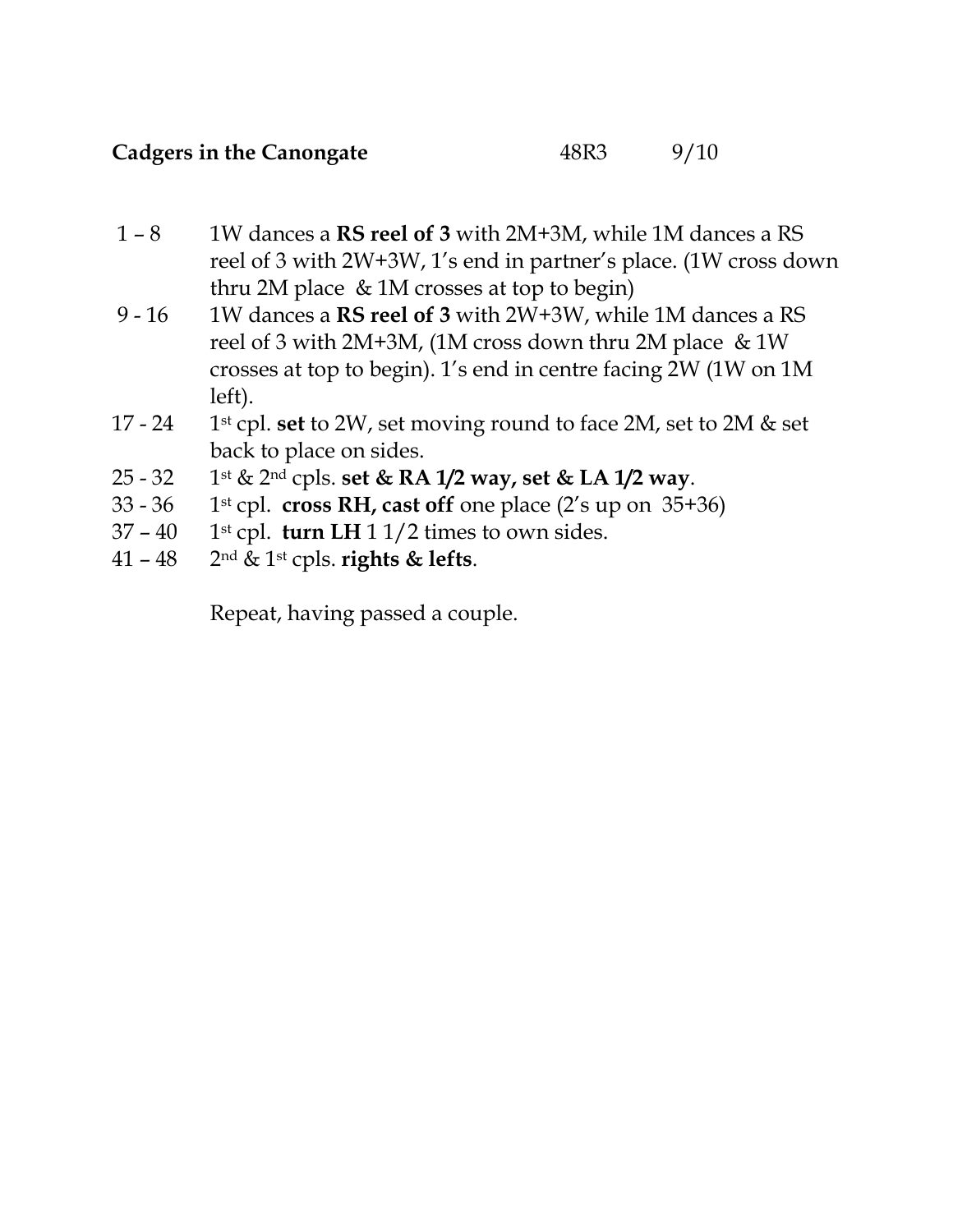1st Fig:

- 1 8 All 4 cpls. dance eight hands round & back.
- 9 16 All 4 W dance in front of ptnr., behind next man, round him  $\&$ into middle for RA
- 17 24 All 4 W dance in front of man opp. ptnr., behind the next man  $\&$ into RA ending in place.
- 25 32 All 4 cpls. promenade once round clockwise.

2nd Fig:

- 1 4 1st & 3rd cpls., to their left, **dance behind** 2<sup>nd</sup> or 4<sup>th</sup> cpl., M passing round the cpl. to face M, while W dance between cpl. to face W
- $5 8$  All set & turn the person facing RH, end facing them
- 9 16 All 4 cpls. reel of 4.
- 17 24 Cpls. 1 & 3 figure of 8 round cpls. 2 & 4
- 25 28 Cpls. 1 & 3 LA
- 29 32 Cpls. 1 & 3 dance behind  $2's \& 4's$  to places.
- 33 64 Cpls. 2 & 4 repeat bars  $1 32$ , with cpls  $1 \& 3$ .
- 3rd Fig:
- 1 8 All 4 cpls. promenade once round anticlockwise.
- 9-16 All 4 M dance in front of ptnr., behind next woman, round her & into middle for LA
- 17 24 All 4 M dance in front of woman opp. ptnr., behind next woman & into LA ending in place.
- 25 32 All 4 cpls. dance eight hands round to the right  $\&$  back.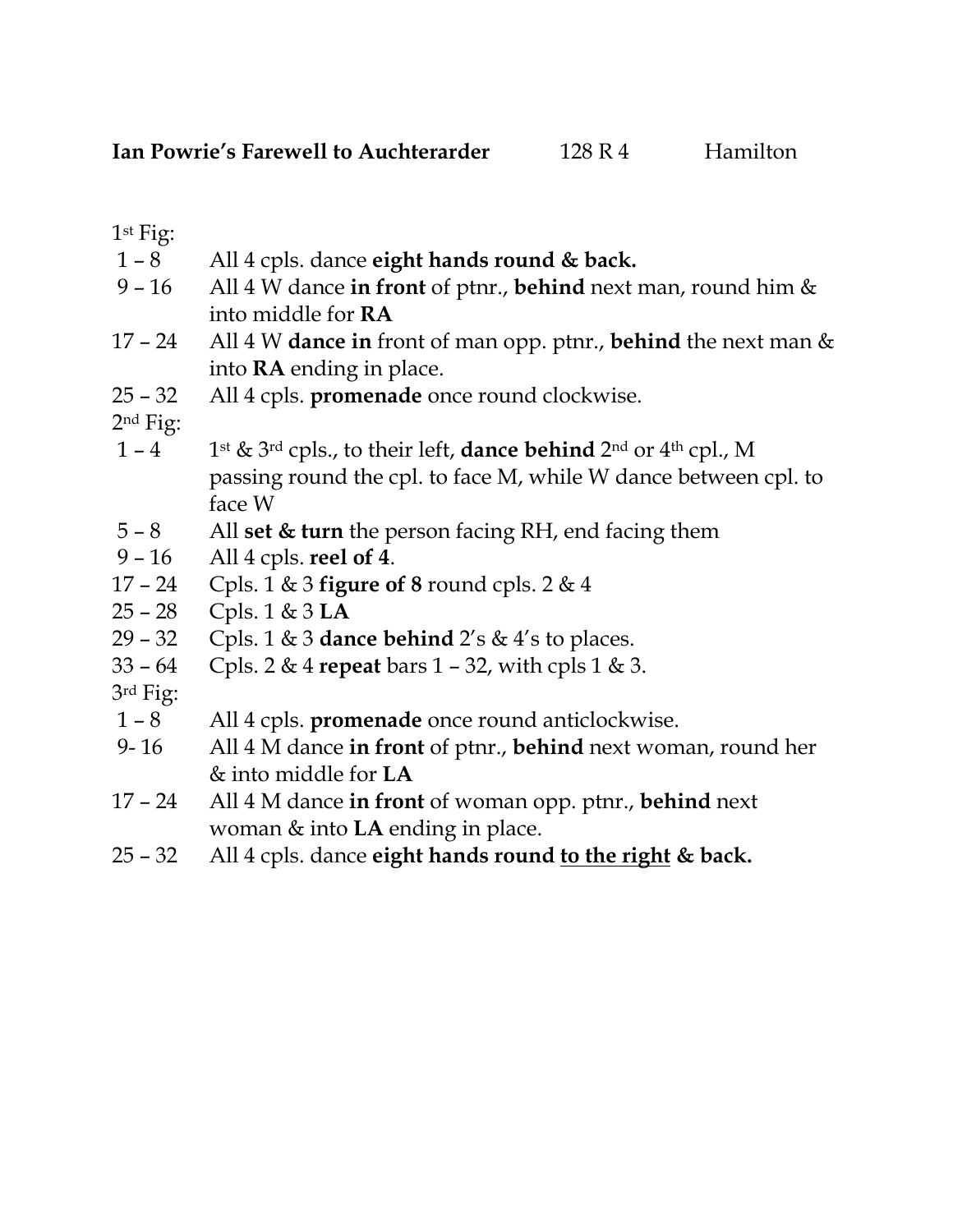- 1 4 1st cpl. turn RH & cast off one place. 2's up on  $3+4$ .
- $5 8$  1st cpl. set & turn BH to end facing 2W, NH joined, man with ptnr. on his right.
- 9 12 1st cpl. & 2W set. 1W dances under arm of 1M to end facing 3M.
- 13 16 1st cpl. (prom. hold) **RS 1/2 reel of 3** with 3M & 2W. 1st cpl. end facing 3W.
- 17 20 1st cpl.  $\&$  3W set. 1W dances under arm of 1M to end facing 2M.
- 21 24 1st cpl. (prom. hold) **RS 1/2 reel of 3** with 2M & 3W. All 3 cpls. end facing down in prom. hold.
- 25 30  $\cdot$  3rd, 1st & 2nd cpls. "upside down" allemande for 6 bars.
- 31 32  $2^{nd}$ , 1<sup>st</sup> & 3<sup>rd</sup> cpls. 1/2 turn RH to own sides.

Repeat, having passed a couple.

Napier's Index 40J3 45/8

- 1 8 1st cpl. set & cast off one place. 1st cpl. turn  $LH$  1  $1/4$  to end in balance in line position with  $1<sup>st</sup>$  corners.  $2's$  up on  $3+4$ .
- 9 10 1st cpl. & 1st crns. balance in line.
- 11 14 1st cpl. & 1st crns. turn RH once round to balance in line position.
- 15 16 1st cpl. & 1st crns. balance in line.
- 17 24 1st cpl. LS reels of 3 on sides with corners (LS to  $2<sup>nd</sup>$  crn.). 1st cpl. end between  $2<sup>nd</sup>$  crns. with LH joined & RH to  $2<sup>nd</sup>$  crns.
- $25 32$  1st cpl. & 2<sup>nd</sup> crns. repeat bars 9 16
- 33 40 1st cpl. LS reels of 3 across the dance (LS to ptnr. 1st crn.). On 39+40, 1<sup>st</sup> cpl. cross RH while 2's & 3's curve into place.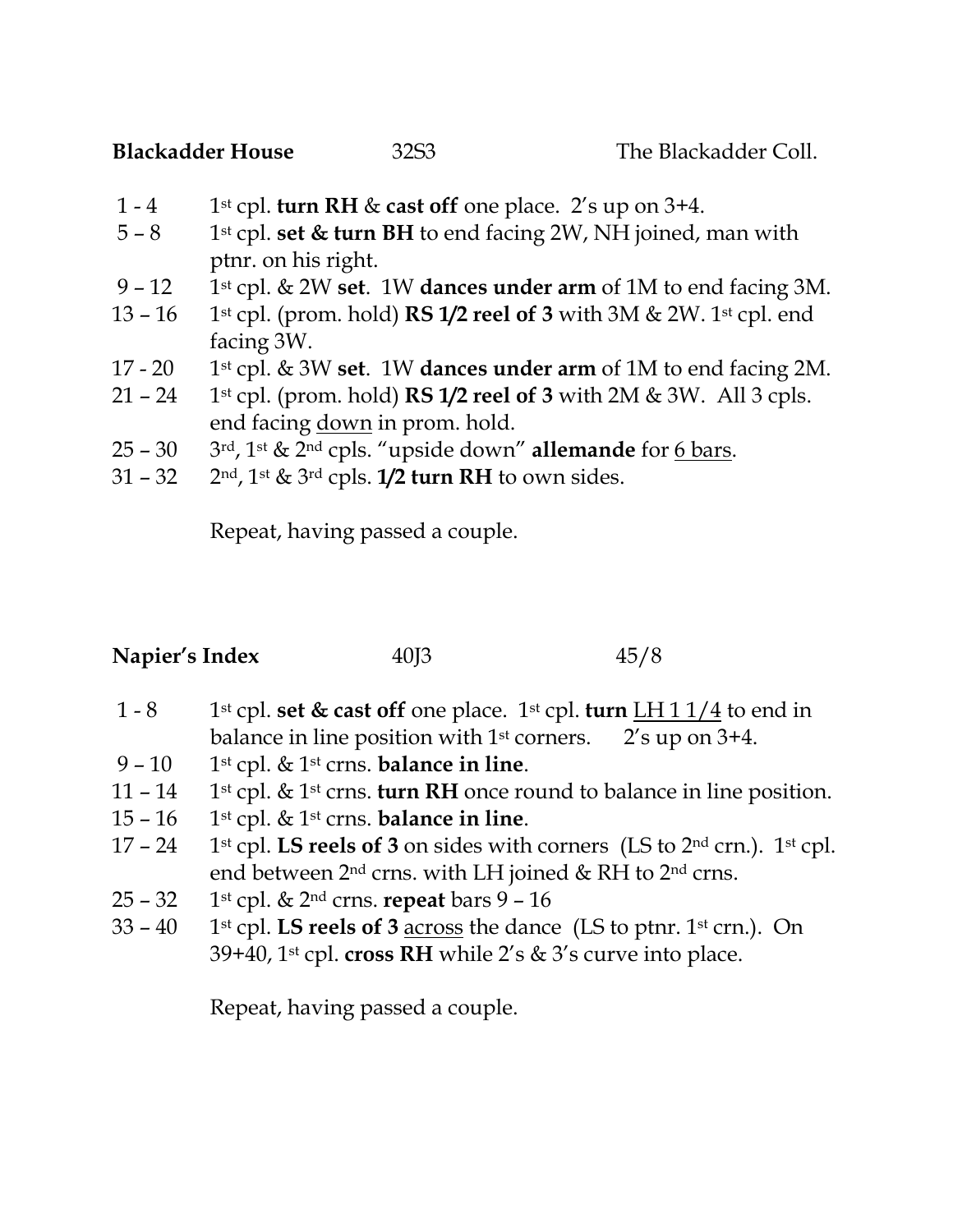## General Stuart's Reel  $32 R 3$  10/3

- 1 8 1M set to 2W & cast off one place; 1st W set to 2nd M & cast off (2nd M steps up on 3+4; 2nd W up on 7+8)
- 9 12 1st cpl. turn 1st crns. RH & pass R shoulder to face 2nd crns.
- 13 16 Turn 2nd crns. LH & pass R shoulders to face 1st crns.
- 17 24 Set to corners & partner ("Hello-goodbye"), ending back to back, M facing up, L facing down.
- 25 30 Reels of 3 on the sides RS to 2nd corners to begin
- 31 32 1st cpl. cross over RH to 2nd place.

Repeat, having passed a couple.

|  | Pelorus Jack | 32 <sub>13</sub> | 41/1 |
|--|--------------|------------------|------|
|--|--------------|------------------|------|

- 1 8 1st cpl. cross RH, cast 1 place & dance RA with  $3<sup>rd</sup>$  cpl. 2's up on 3+4. End with 1M facing 3W (his 1<sup>st</sup> crn.) with 1W behind him.
- 9 12 1st cpl. (as 1 person) **RS 1/2 reel of 3** with 1<sup>st</sup> crns. (1's change positions at the corner so that 1W leads to face 2W (man's 2nd crn.)
- 13 16 RS 1/2 reel of 3 with  $2<sup>nd</sup>$  corners. (1's change positions at the corner so that 1M leads to face 2M (her 1st corner)
- 17 20 RS 1/2 reel of 3 with 1<sup>st</sup> corners. (1's change positions at the corner so that 1W leads to face 3M (her 2<sup>nd</sup> crn.)
- 21 24 RS 1/2 reel of 3 with  $2<sup>nd</sup>$  corners (change positions again at corner so 1M leads)
- 25 28 1st M followed by 1W dance LA with  $2<sup>nd</sup>$  cpl.
- 29 32 1st cpl.  $1/2$  turn LH to own sides then  $2<sup>nd</sup>,1<sup>st</sup>$  &  $3<sup>rd</sup>$  cpls. set.